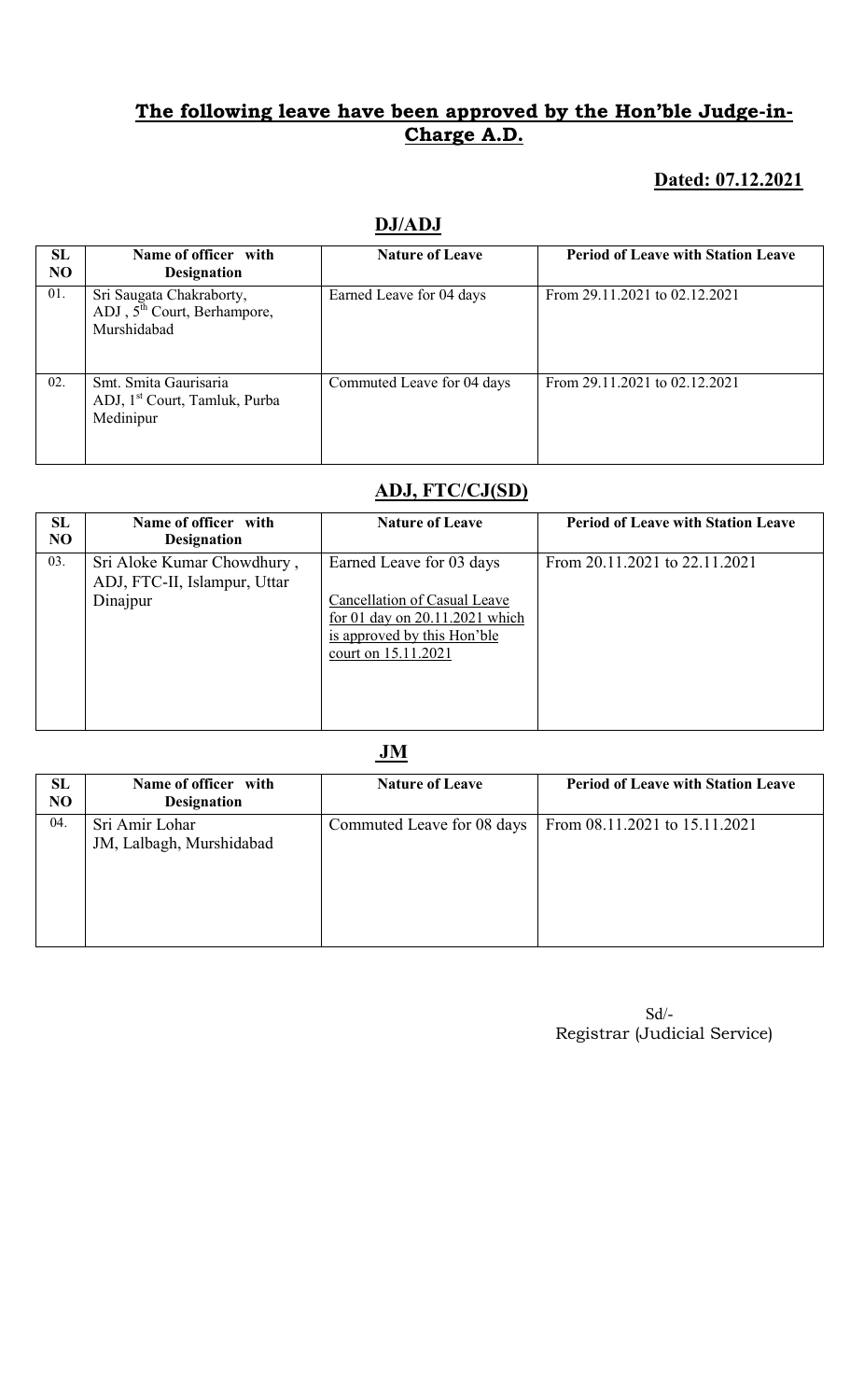#### Dated: 07.12.2021

#### DJ/ADJ

| SL<br>NO | Name of officer with<br><b>Designation</b>                                 | <b>Nature of Leave</b>   | <b>Period of Leave with Station Leave</b> |
|----------|----------------------------------------------------------------------------|--------------------------|-------------------------------------------|
| 01.      | Smt. Manjusri Mondal<br>ADJ, Amta, Howrah                                  | Earned Leave for 06 days | From 13.12.2021 to 18.12.2021             |
| 02.      | Smt. Suparna Ray<br>ADJ, 3 <sup>rd</sup> Court, Tamluk, Purba<br>Medinipur | Earned Leave for 04 days | From 13.12.2021 to 16.12.2021             |
| 03.      | Sri Biswarup Bandyopadhyay,<br>District & Sessions Judge,<br>Jalpaiguri.   | Earned Leave for 05 days | From 03.01.2022 to 07.01.2022             |

## $CJ(JD)$

| SL<br>N <sub>O</sub> | Name of officer with<br><b>Designation</b>                                       | <b>Nature of Leave</b>   | <b>Period of Leave with Station Leave</b> |
|----------------------|----------------------------------------------------------------------------------|--------------------------|-------------------------------------------|
| 04.                  | Sri Jayanta Mukherjee<br>$CJ(JD)$ , 1 <sup>st</sup> Court, Alipore, 24<br>Pgs(S) | Earned Leave for 06 days | From 13.12.2021 to 18.12.2021             |
| 05.                  | Sri Nirmam Thapa<br>CJ(JD), Dantan, Paschim<br>Medinipur                         | Earned Leave for 07 days | From 18.12.2021 to 24.12.2021             |

 Sd/- Registrar (Judicial Service)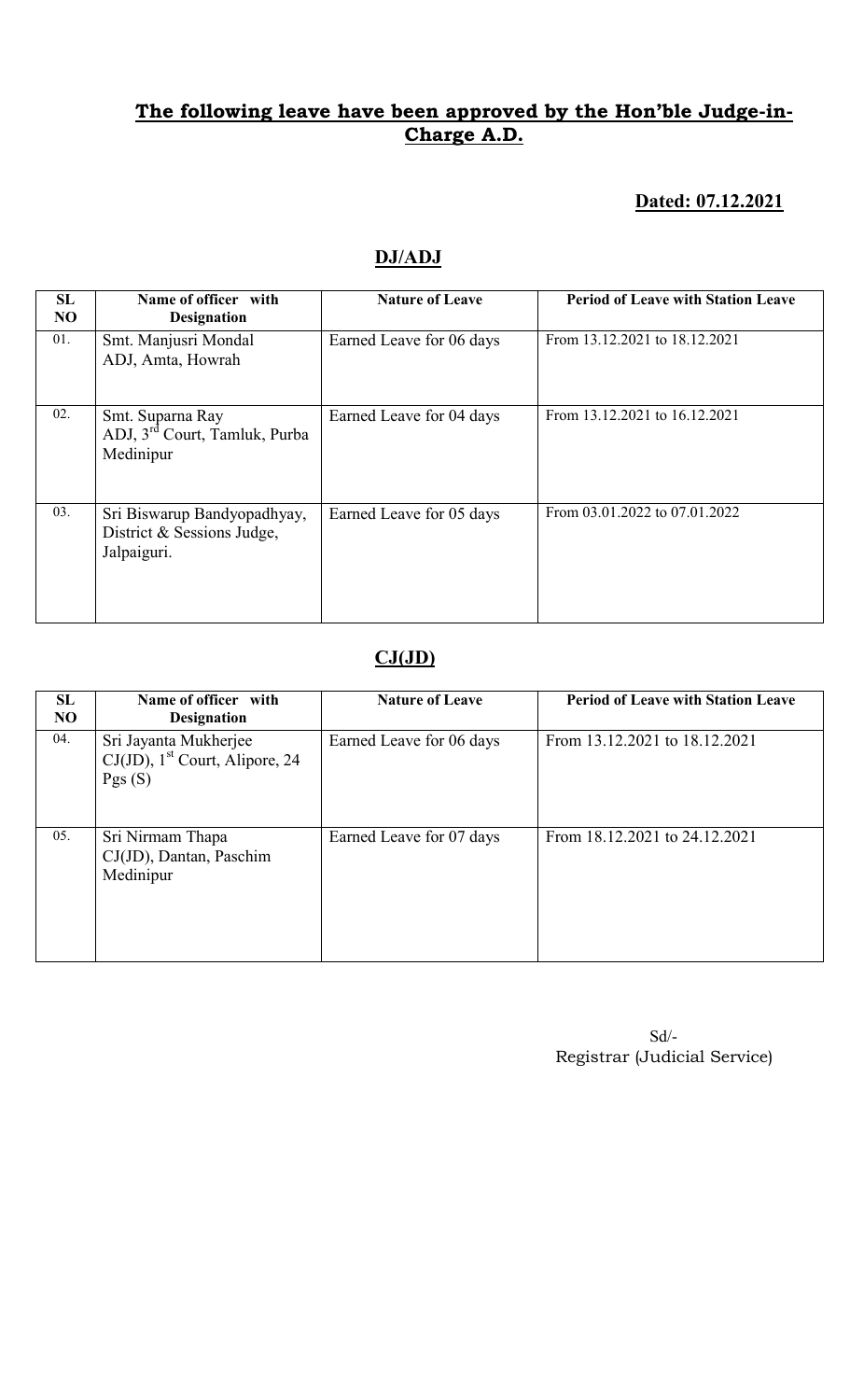## Dated: 08.12.2021

## DJ/ADJ

| <b>SL NO</b> | Name of officer with<br><b>Designation</b>                              | <b>Nature of Leave</b>      | <b>Period of Leave with Station Leave</b> |
|--------------|-------------------------------------------------------------------------|-----------------------------|-------------------------------------------|
| 01.          | Mrs. Melissa Gurung<br>ADJ, 2 <sup>nd</sup> Court, Arambagh,<br>Hooghly | Earned Leave for 02<br>days | From 23.12.2021 to 24.12.2021             |

Sd/-

Registrar (Judicial Service)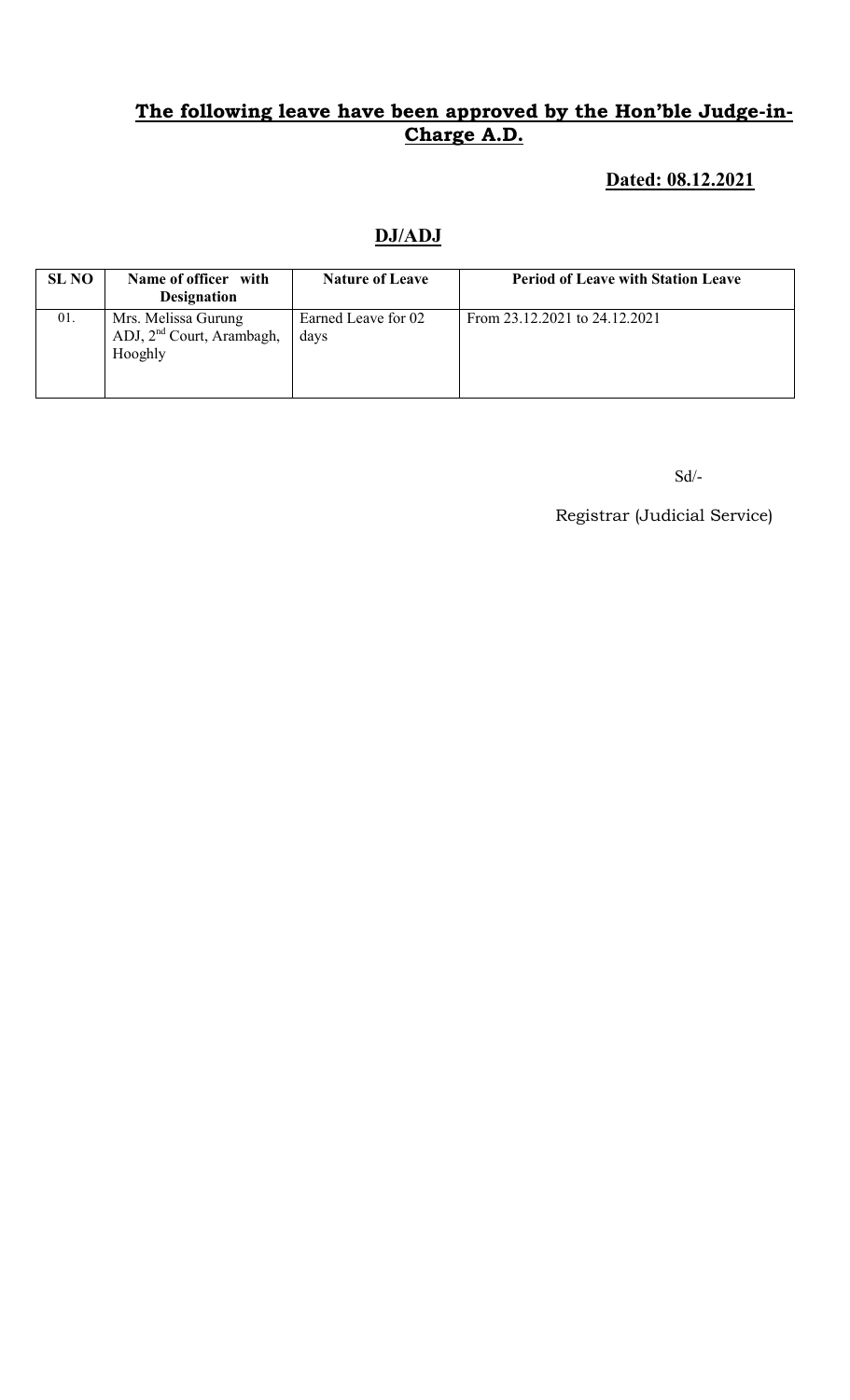#### Dated: 08.12.2021

# **CJM**

| <b>SL</b><br>N <sub>O</sub> | Name of officer with<br><b>Designation</b>                     | <b>Nature of Leave</b>      | <b>Period of Leave with Station Leave</b> |
|-----------------------------|----------------------------------------------------------------|-----------------------------|-------------------------------------------|
| 01.                         | Sri Subhra Som Ghosal<br>CJM, Dakshin Dinajpur at<br>Balurghat | Earned Leave for 08<br>days | From 27.11.2021 to 04.12.2021             |

## JM

| <b>SL</b><br>N <sub>O</sub> | Name of officer with<br><b>Designation</b>                            | <b>Nature of Leave</b>        | <b>Period of Leave with Station Leave</b> |
|-----------------------------|-----------------------------------------------------------------------|-------------------------------|-------------------------------------------|
| 02.                         | Sri Subhadip Mitra<br>JM, $2nd$ Court, Durgapur,<br>Paschim Bardhaman | Earned Leave for 02<br>days   | From 21.10.2021 to 22.10.2021             |
| 03.                         | Smt. Richa Gupta<br>JM, 3 <sup>rd</sup> Court, Bankura                | Commuted Leave for<br>22 days | From 08.11.2021 to 29.11.2021             |
| 04.                         | Sri Sohan Mukhopadhyay<br>MM, 6 <sup>th</sup> Court, Calcutta         | Earned Leave for 05<br>days   | From 20.11.2021 to 24.11.2021             |

#### $CJ(JD)$

| <b>SL</b><br>N <sub>O</sub> | Name of officer with<br><b>Designation</b>                                    | <b>Nature of Leave</b>      | <b>Period of Leave with Station Leave</b> |
|-----------------------------|-------------------------------------------------------------------------------|-----------------------------|-------------------------------------------|
| 05.                         | Sri Indranil Ghosh<br>$CJ(JD)$ , 1 <sup>st</sup> Court, Kandi,<br>Murshidabad | Earned Leave for 11<br>days | From 26.11.2021 to 06.12.2021             |

 Sd /- Registrar (Judicial Service)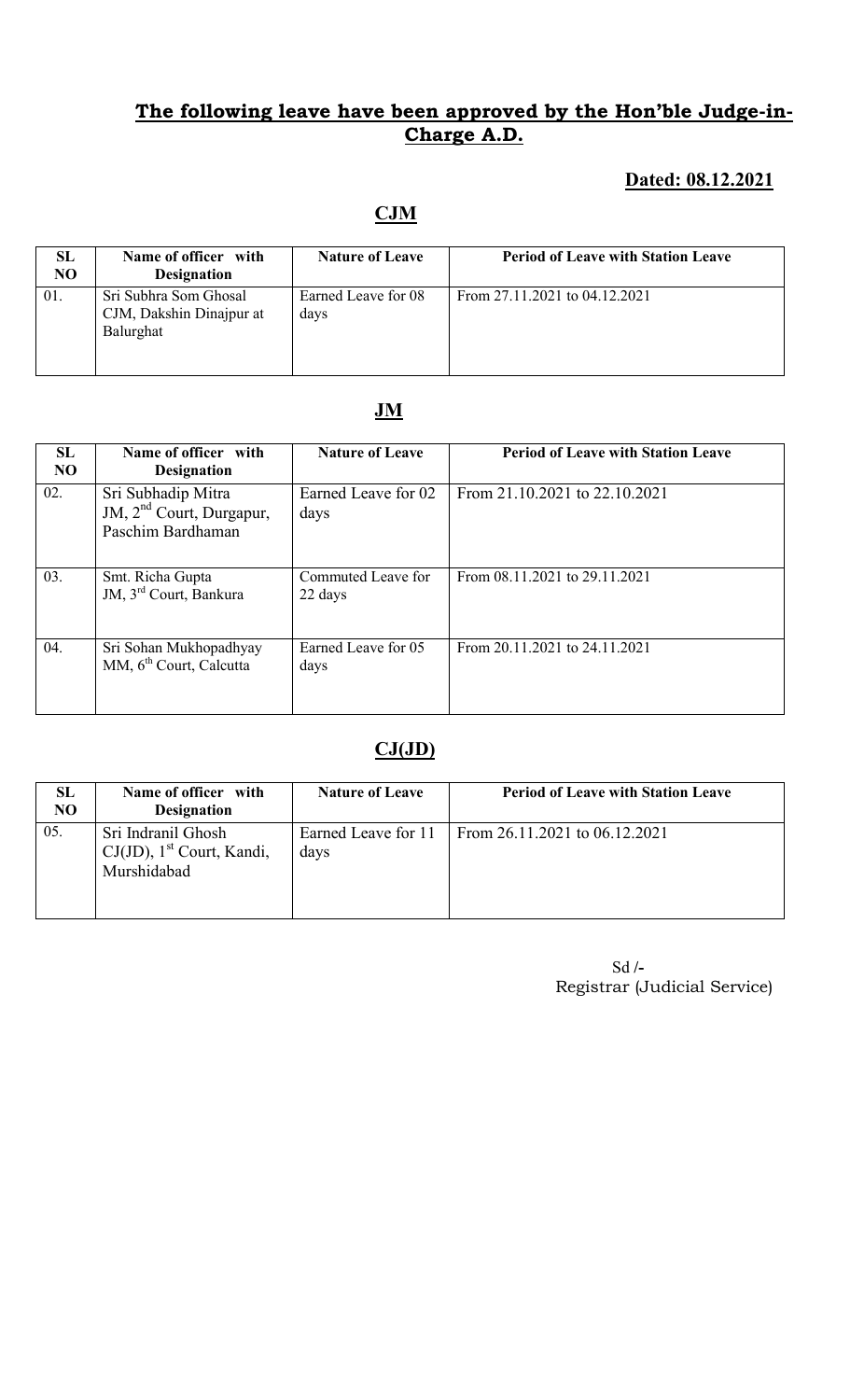# The following leaves have been approved by This Hon'ble Court

## Dated 07.12.2021

#### CASUAL LEAVE DJ/ ADJ/ADJ, FTC

| SL<br>NO | Name of officer with Designation                                           | <b>Nature of Leave</b> | <b>Period of Leave with Station Leave</b>          |
|----------|----------------------------------------------------------------------------|------------------------|----------------------------------------------------|
| 01.      | Sri Subhrajit Basu<br>DJ, Birbhum at Suri                                  | CL for 01 day with SL  | On 13.12.2021                                      |
|          |                                                                            |                        | $SL: 11.12.2021 (E)$ to $14.12.2021(M)$            |
| 02.      | Sri Bhaskar Bhattacharjee, ADJ, 1st<br>Court, Uluberia, Howrah             | CL for 03 days with SL | From 13.12.2021 to 15.12.2021                      |
|          |                                                                            |                        | $SL:11.12.2021(E)$ to $16.12.2021(M)$              |
| 03.      | Sri Nachiketa Bera<br>ADJ, FTC, Kalna, Purba Bardhaman                     | CL for 02 days with SL | On 09.12.2021 & 10.12.2021                         |
| 04.      | Sri Dharani Adhikary                                                       | CL for 01 day with SL  | SL:08.12.2021(E) to 13.12.2021(M)<br>On 10.12.2021 |
|          | ADJ, 1 <sup>st</sup> Court, Suri, Birbhum                                  |                        |                                                    |
|          |                                                                            |                        | SL:09.12.2021(E) to 13.12.2021(M)                  |
| 05.      | Sri Jeetendra Gupta<br>ADJ, 2 <sup>nd</sup> Court, Siliguri, Darjeeling    | CL for 02 days with SL | On 13.12.2021 & 14.12.2021                         |
|          |                                                                            |                        | $SL:10.12.2021(E)$ to $15.12.2021(M)$              |
| 06.      | Syed Neyazuddin Azad<br>ADJ, 2 <sup>nd</sup> Court, Purba Bardhaman        | CL for 02 days         | On 13.12.2021 & 14.12.2021                         |
|          |                                                                            |                        | SL:13.12.2021(M) to 15.12.2021(M)                  |
| 07.      | Sri Lokesh Pathak<br>ADJ, 2 <sup>nd</sup> Court, Tamluk, Purba             | CL for 03 days with SL | From 13.12.2021 to 15.12.2021                      |
|          | Medinipur                                                                  |                        | SL:12.12.2021(M)                                   |
| 08.      | Smt. Tania Ghosh, ADJ, 2 <sup>nd</sup> Court,                              | CL for 02 days with SL | to 16.12.2021(M)<br>On 15.12.2021 & 16.12.2021     |
|          | Paschim Medinipur                                                          |                        |                                                    |
|          |                                                                            |                        | SL:14.12.2021(E) to 17.12.2021(M)                  |
| 09.      | Sri Partha Pratim Chakraborty<br>DJ, Cooch Behar                           | CL for 03 days with SL | On 17.12.2021, 18.12.2021 & 20.12.2021             |
|          |                                                                            |                        | SL:16.12.2021(E) to 21.12.2021(M)                  |
| 10.      | Sri Arup Basu<br>DJ, Hooghly                                               | CL for 01 day with SL  | On 13.12.2021                                      |
|          |                                                                            |                        | $SL: 10.12.2021 (E)$ to $14.12.2021(M)$            |
| 11.      | Sri Pradip Banerjee<br>ADJ, 3 <sup>rd</sup> Court, Berhampore,             | CL for 01 day with SL  | On 10.12.2021                                      |
|          | Murshidabad                                                                |                        | SL:09.12.2021(E) to 11.12.2021(M)                  |
| 12.      | Sri Lilamoy Mondal<br>ADJ, 2 <sup>nd</sup> Court, Islampur, Uttar Dinajpur | <b>Station Leave</b>   | SL:10.12.2021 (E) to 13.12.2021 (M)                |
| 13.      | Sri Soumen Sarkar<br>ADJ, FTC-4, Barasat, 24 Pgs (N)                       | CL for 01 day          | On 08.12.2021                                      |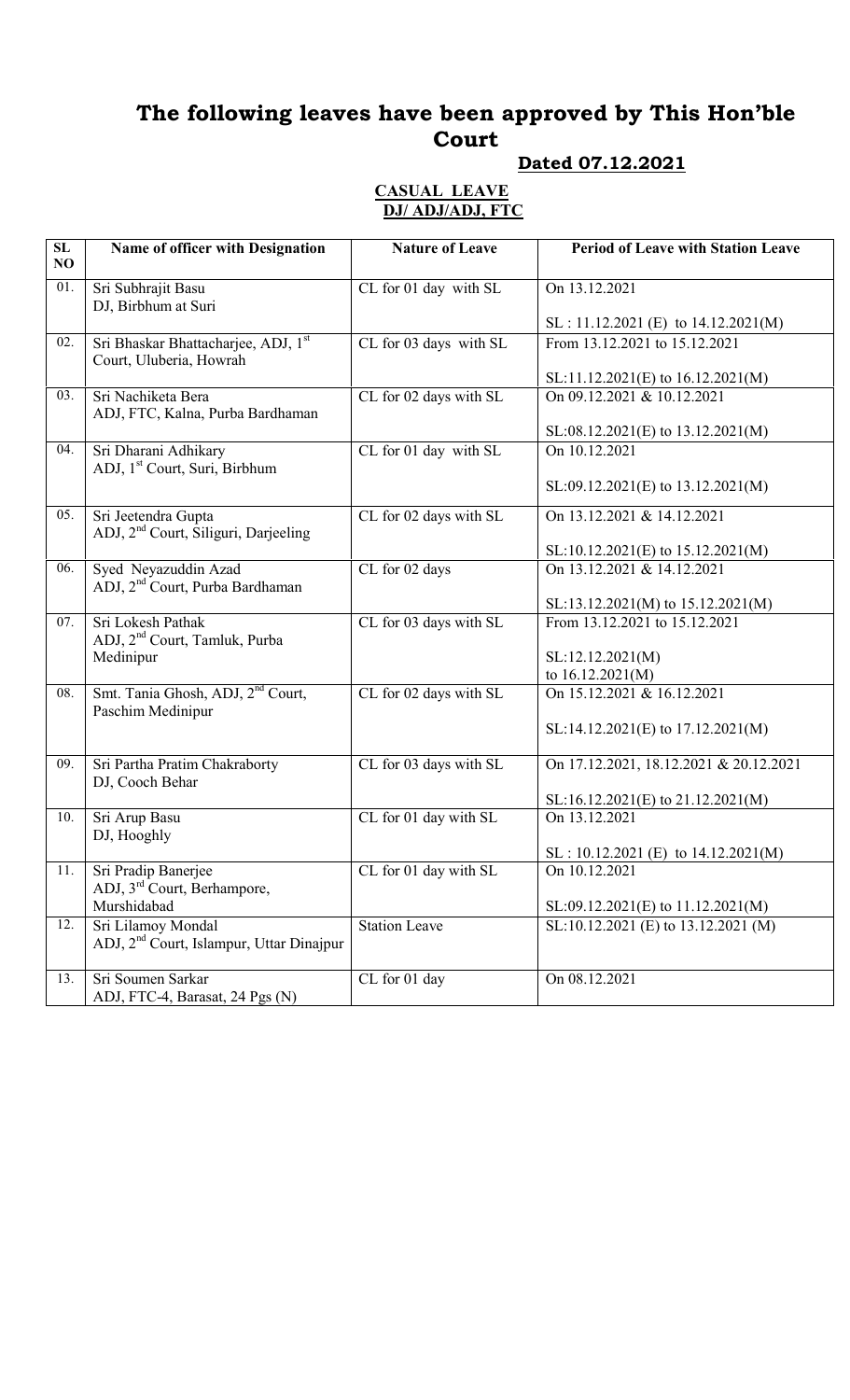# The following leaves have been approved by This Hon'ble Court

Dated 07.12.2021

#### CASUAL LEAVE DJ/ ADJ/ADJ, FTC

| SL<br>NO. | Name of officer with Designation                                              | <b>Nature of Leave</b> | <b>Period of Leave with Station Leave</b>                            |
|-----------|-------------------------------------------------------------------------------|------------------------|----------------------------------------------------------------------|
| 01.       | Sri Sarad Kumar Chhetri<br>ADJ, FTC, Siliguri, Darjeeling                     | CL for 02 days with SL | On 06.12.2021 & 07.12.2021<br>$SL:05.12.2021(M)$ to $08.12.2021(M)$  |
| 02.       | Sri Subhas Kumar Kar,<br>DJ, Andaman & Nicober Islands                        | CL for 01 day          | On 02.12.2021                                                        |
| 03.       | Shaikh Kamal Uddin<br>ADJ, $12^{th}$ Court, Alipore, $24pgs(S)$               | CL for 04 days         | From 01.12.2021 to 04.12.2021                                        |
| 04.       | Yasmin Ahmad<br>ADJ, 1 <sup>st</sup> Court, Paschim Medinipur                 | CL for 01 day with SL  | On 04.12.2021<br>$SL:04.12.2021(M)$ to $06.12.2021(M)$               |
| 05.       | Sri Viswaroop Sett<br>ADJ, 4 <sup>th</sup> Court, Purba Bardhaman             | CL for 01 day with SL  | On 06.12.2021<br>$SL:04.12.2021(E)$ to $07.12.2021(M)$               |
| 06.       | Anjan Kumar Sengupta<br>ADJ, 2 <sup>nd</sup> Court, Jangipur,<br>Murshidabad  | CL for 01 day with SL  | On 04.12.2021<br>$SL: 03.12.2021(E)$ to 06.12.2021(M)                |
| 07.       | Sri Arun Kiran Bandyopadhyay<br>ADJ, 3 <sup>rd</sup> Court, Krishnagar, Nadia | CL for 01 day with SL  | On 06.12.2021<br>$SL:04.12.2021(E)$ to $06.12.2021(E)$               |
| 08.       | Sri Hiranmoy Sanyal<br>ADJ, FTC-1, Krishanagar, Nadia                         | CL for 02 days with SL | On 06.12.2021 & 07.12.2021<br>$SL:04.12.2021(E)$ to $07.12.2021(E)$  |
| 09.       | Sri Priyajit Chatterjee<br>ADJ, FTC, Kalyani, Nadia                           | CL for 05 days         | From 22.11.2021 to 26.11.2021                                        |
| 10.       | Sri Anindya Banerjee<br>ADJ, FTC-3, Basirhat, 24 Pgs (N)                      | CL for 02 days with SL | On 04.12.2021 & 06.12.2021<br>$SL: 03.12.2021(E)$ to $07.12.2021(M)$ |

## The following leaves have been approved by This Hon'ble Court

#### Dated 08.12.2021

#### CASUAL LEAVE DJ/ ADJ/ADJ, FTC

| SL<br>NO. | Name of officer with Designation                | <b>Nature of Leave</b> | <b>Period of Leave with Station Leave</b> |
|-----------|-------------------------------------------------|------------------------|-------------------------------------------|
| 01.       | Molla Asgar Ali                                 | CL for 01 day          | On 07.12.2021                             |
|           | ADJ, FTC-I, Barasat, 24pgs(N)                   |                        |                                           |
| 02.       | Sri Partha Sarathi Chakraborty                  | CL for 02 days         | On 02.12.2021 & 03.12.2021                |
|           | ADJ, 1 <sup>st</sup> Court, Purba Bardhaman     |                        |                                           |
| 03.       | Sk. Mohammad Reza                               | $CL$ for 02 days       | On $04.12.2021$ &                         |
|           | ADJ, 1 <sup>st</sup> Court, Barasat, 24 Pgs (N) |                        | 06.12.2021                                |
| 04.       | Sri Soumendra Nath Das, DJ,                     | CL for 01 day          | On 06.12.2021                             |
|           | Paschim Medinipur                               |                        |                                           |
| 05.       | Sri Teerthankar Bhattacharjee                   | CL for 01 day          | On 02.12.2021                             |
|           | ADJ, FTC, Bankura                               |                        |                                           |